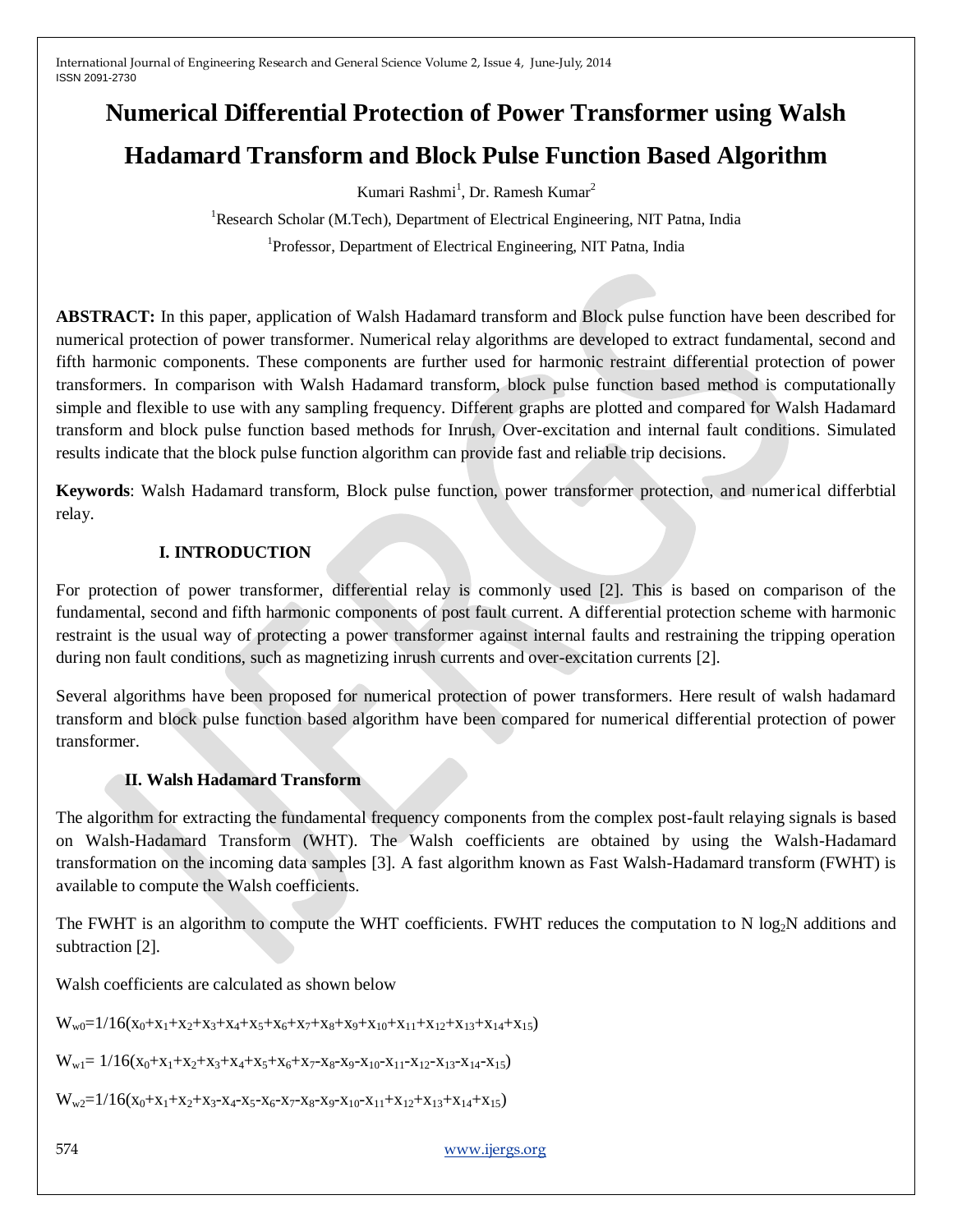$W_{w3}=1/16(x_0+x_1+x_2+x_3-x_4-x_5-x_6-x_7+x_8+x_9+x_{10}+x_{11}-x_{12}-x_{13}-x_{14}-x_{15})$  $W_{w4} = 1/16(x_0 + x_1 - x_2 - x_3 - x_4 - x_5 + x_6 + x_7 + x_8 + x_9 - x_{10} - x_{11} - x_{12} - x_{13} + x_{14} + x_{15})$  $W_{w5}=1/16(x_0+x_1-x_2-x_3-x_4-x_5+x_6+x_7-x_8-x_9+x_{10}+x_{11}+x_{12}+x_{13}-x_{14}-x_{15})$  $W_{w6}=1/16(x_0+x_1-x_2-x_3+x_4+x_5-x_6-x_7-x_8-x_9+x_{10}+x_{11}-x_{12}-x_{13}+x_{14}+x_{15})$  $W_{w7}=1/16(x_0+x_1-x_2-x_3+x_4+x_5-x_6-x_7+x_8+x_9-x_{10}-x_{11}+x_{12}+x_{13}-x_{14}-x_{15})$  $W_{w8}=1/16(x_0-x_1-x_2+x_3+x_4-x_5-x_6+x_7+x_8-x_9-x_{10}+x_{11}+x_{12}-x_{13}-x_{14}+x_{15})$  $W_{w9}=1/16(x_0-x_1-x_2+x_3+x_4-x_5-x_6+x_7-x_8+x_9+x_{10}-x_{11}-x_{12}+x_{13}+x_{14}-x_{15})$  $W_{w10}=1/16(x_0-x_1-x_2+x_3-x_4+x_5+x_6-x_7-x_8+x_9+x_{10}-x_{11}+x_{12}-x_{13}-x_{14}+x_{15})$  $W_{w11} = 1/16(x_0-x_1-x_2+x_3-x_4+x_5+x_6-x_7+x_8-x_9-x_{10}+x_{11}-x_{12}+x_{13}+x_{14}-x_{15})$  $W_{w12}=1/16(x_0-x_1+x_2-x_3-x_4+x_5-x_6+x_7+x_8-x_9+x_{10}-x_{11}-x_{12}+x_{13}-x_{14}+x_{15})$  $W_{w13}=1/16(x_0-x_1+x_2-x_3-x_4+x_5-x_6+x_7-x_8+x_9-x_{10}+x_{11}+x_{12}-x_{13}+x_{14}-x_{15})$  $W_{w14} = 1/16(x_0 - x_1 + x_2 - x_3 + x_4 - x_5 + x_6 - x_7 - x_8 + x_9 - x_{10} + x_{11} - x_{12} + x_{13} - x_{14} + x_{15})$  $W_{w15}=1/16(x_0-x_1+x_2-x_3+x_4-x_5+x_6-x_7+x_8-x_9+x_{10}-x_{11}+x_{12}-x_{13}+x_{14}-x_{15})''$ Fundamental fourier coefficient is calculated as  $F_1 = 0.9W_{w1} - 0.373W_{w5} - 0.074W_{w9} - 0.0179W_{w13}$  $F_2=0.9W_{w2}+0.373W_{w6}-0.074W_{w10}+0.179W_{w14}$ Second harmonic component  $F_3 = 0.9W_{w3} - 0.373W_{w11}$  $F_4 = 0.9W_{w4} + 0.373W_{w12}$ 

And fifth harmonic component

 $F_9 = 0.180W_{w1} + 0.435W_{w5} + 0.65W_{w9} - 0.269W_{w13}$ 

 $F_{10}=0.180W_{w2}-0.435W_{w6}+0.65W_{w10}+0.269W_{w14}$ 

#### **III. Block Pulse Function**

The BPF is a set of rectangular pulses, having magnitude unity, which comes one after the other as a block of pulses [4]. The algorithm is computationally simple and flexible to use with any sampling frequency. The fundamental frequency component is extracted by using this algorithm and operating conditions of relay is decided according to the value of this frequency component. The current samples acquired over a full cycle data window at the sampling rate of 12 samples per cycle. The Computations based on this algorithm require less memory space [2]. Taking the fundamental period as 1, current i(t) which is given by time function can be expressed in terms of Fourier coefficients as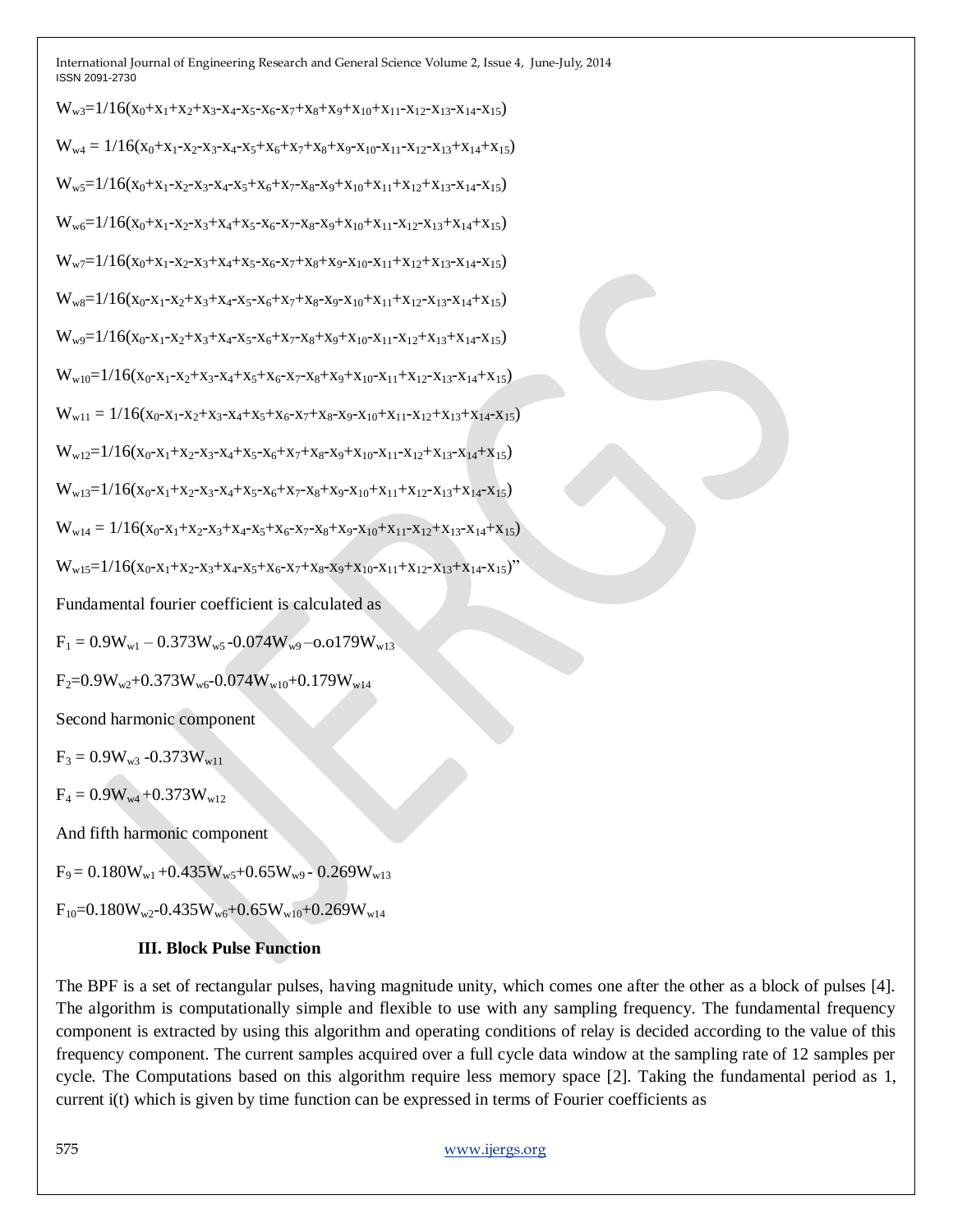2 A<sub>2</sub> sin  $(4\pi t) + \sqrt{2} B_2 \cos (4\pi t) + \dots$  $(t) = A_0 + \sqrt{2} A_1 \sin (2\pi t) + \sqrt{2} B_1 \cos (2\pi t)$ +  $\sqrt{2} A_2 \sin (4\pi t) + \sqrt{2} B_2 \cos (4\pi t) + ...$  $+\sqrt{2} A_2 \sin (4\pi t) + \sqrt{2} B_2 \cos (4\pi t) +$  $= A_0 + \sqrt{2} A_1 \sin (2\pi t) +$ *A*<sub>2</sub> sin  $(4\pi t) + \sqrt{2} B$ <sub>2</sub> cos  $(4\pi t)$  $i(t) = A_0 + \sqrt{2} A_1 \sin (2\pi t) + \sqrt{2} B_1 \cos (2\pi t)$  $\pi t$  +  $\sqrt{2}$  B, COS (4 $\pi$ )  $\frac{\pi}{4}$  *t*) +  $\sqrt{2}$  *B*<sub>1</sub> cos (2 $\pi$  *t*)<br>  $\ldots$  +  $\sqrt{2}$  *A*<sub>5</sub> sin(10 $\pi$  *t*) +  $\sqrt{2}$  *B*<sub>5</sub> cos (10 $\pi$  *t*) In terms of BPF coefficient an:

Fundamental component

$$
A_1 = 0.0302 (a_1 + a_6 - a_7 - a_{12})
$$
  
+ 0.0824 (a<sub>2</sub> + a<sub>5</sub> - a<sub>8</sub> - a<sub>11</sub>)  
+ 0.1125 (a<sub>3</sub> + a<sub>4</sub> - a<sub>9</sub> - a<sub>10</sub>)

 $+ 0.0302 (a_3 - a_4 - a_9 + a_{10})$  $+ 0.0824 (a_2 - a_5 - a_8 + a_{11})$  $B_1 = 0.1125 (a_1 - a_6 - a_7 + a_{12})$ Second Harmonic component  $(a_1 - a_{12} + 0.1125 (a_2 - a_5 + a_8 - a_{11}))$  $A_2 = 0.05626 (a_1 + a_3 - a_4 - a_6 + a_7 + a_9 - a_{10}$   $B_2 = 0.09746 (a_1 - a_3 - a_4 + a_6 + a_7 - a_9 - a_{10}$  $+ a_{12}$ Fifth Harmonic component  $A_5 = 0.0225 (a_3 + a_4 - a_9 - a_{10})$  + 0.06149  $(-a_2 - a_5 + a_8 + a_{11})$  $+0.084 (a_1 + a_6 - a_7 - a_{12})$  $+ 0.084 (a_1 + a_6 - a_7 - a_{12})$   $B_5 = 0.0225 (a_1 - a_6 - a_7 + a_{12})$  $(a_1 + 0.06149 \, (-a_2 + a_5 + a_8 - a_{11}) + 0.084 \, (a_3 - a_4 - a_9 + a_{10})$ 

## **IV. APPLICATION OF DIFFERENTIAL PROTECTION OF TRANSFORMERS**

Here trip decision is based on the relative amplitude of fundamenral component compared to the second and fifth harmonic component in the differential current. Two indices are used to obtain the relative amplitude.

$$
K2 = ((A2)^{2} + (B2)^{2})^{1/2} / ((A1)^{2} + (B1)^{2})^{1/2}
$$

$$
K5 = ((A5)^{2} + (B5)^{2})^{1/2} / ((A1)^{2} + (B1)^{2})^{1/2}
$$

Predefined value for K2 is 0.15 and for k5 is 0.05 for restraining relay action.

Testing of the schemes:

A 132kv/11kv three phase wye-wye transformer system has been simulated during present work. Table 3.1 gives the value of transformer parameters in present simulation and table 3.2 gives the value of transmission line parameters.

Table1: Transformer Parameters

| Transformer nominal power<br>and frequency |      |         | 10 MVA 50Hz |    |
|--------------------------------------------|------|---------|-------------|----|
| Transformer                                |      | Winding | $R = 0.002$ | pu |
| parameters                                 |      |         | $L=0.08$ pu |    |
| <b>Transformer</b>                         | core | loss    | $500$ pu    |    |
| rsistance                                  |      |         |             |    |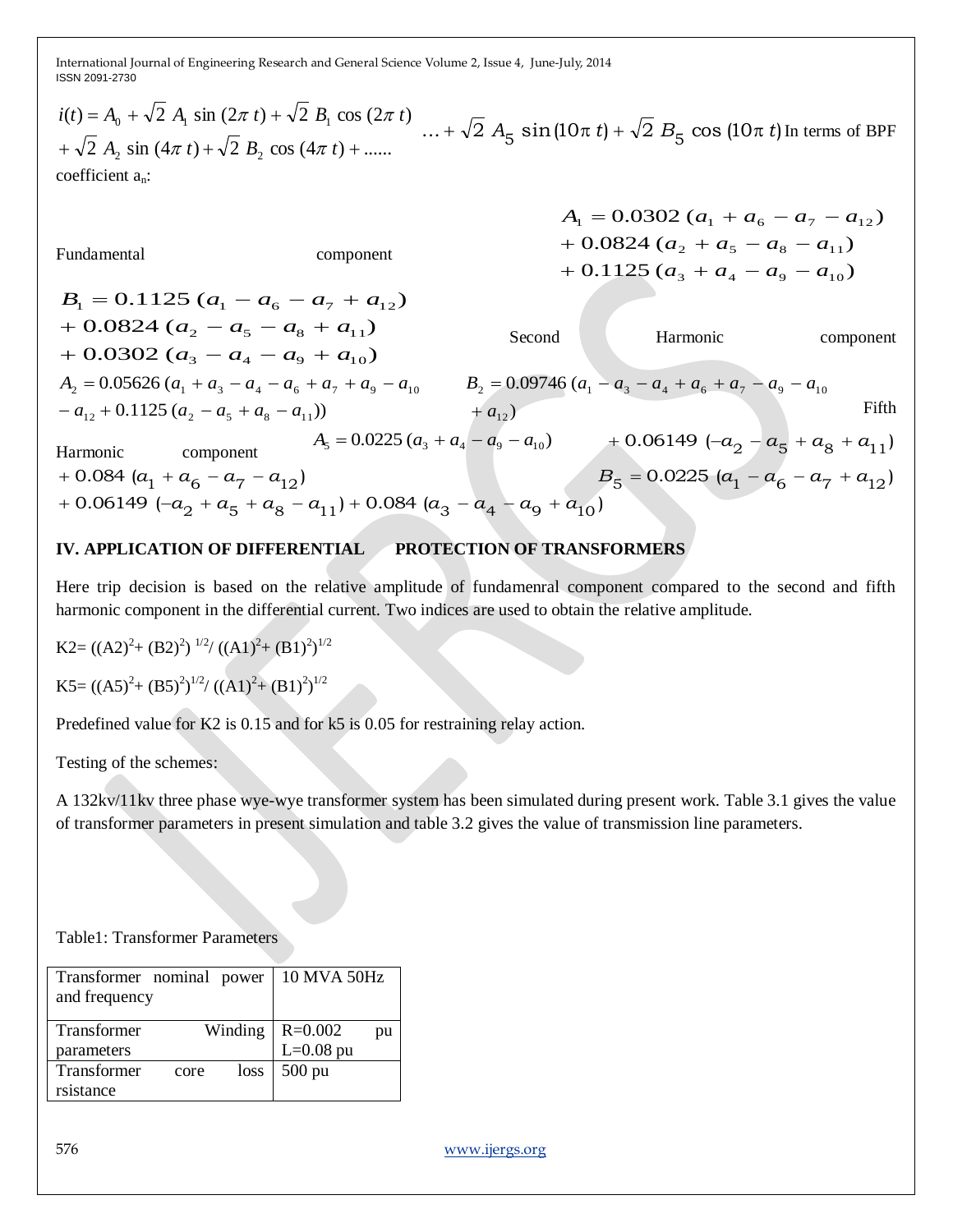Table2: Transmission line parameters

| Length                           | 300 km         |
|----------------------------------|----------------|
| Frequency used for RLC           | $50$ Hz        |
| specification                    |                |
| Positive and zero<br>sequence    | 0.01273<br>and |
| resistances(ohms/km)             | 0.3864         |
|                                  |                |
|                                  | 0.9337e-3      |
| Positive and zero<br>sequence    | and 4.1264e-   |
| inductance(H/km)                 | 3              |
| Positive and<br>zero<br>sequence | 12.74e-9 and   |
| capacitance(F/km)                | 7.751 e-9      |

## V. RESULTS

The plots below provide values of phase A, similar results have been obtained for other phases as well

Inrush condition

## Result from FWHT

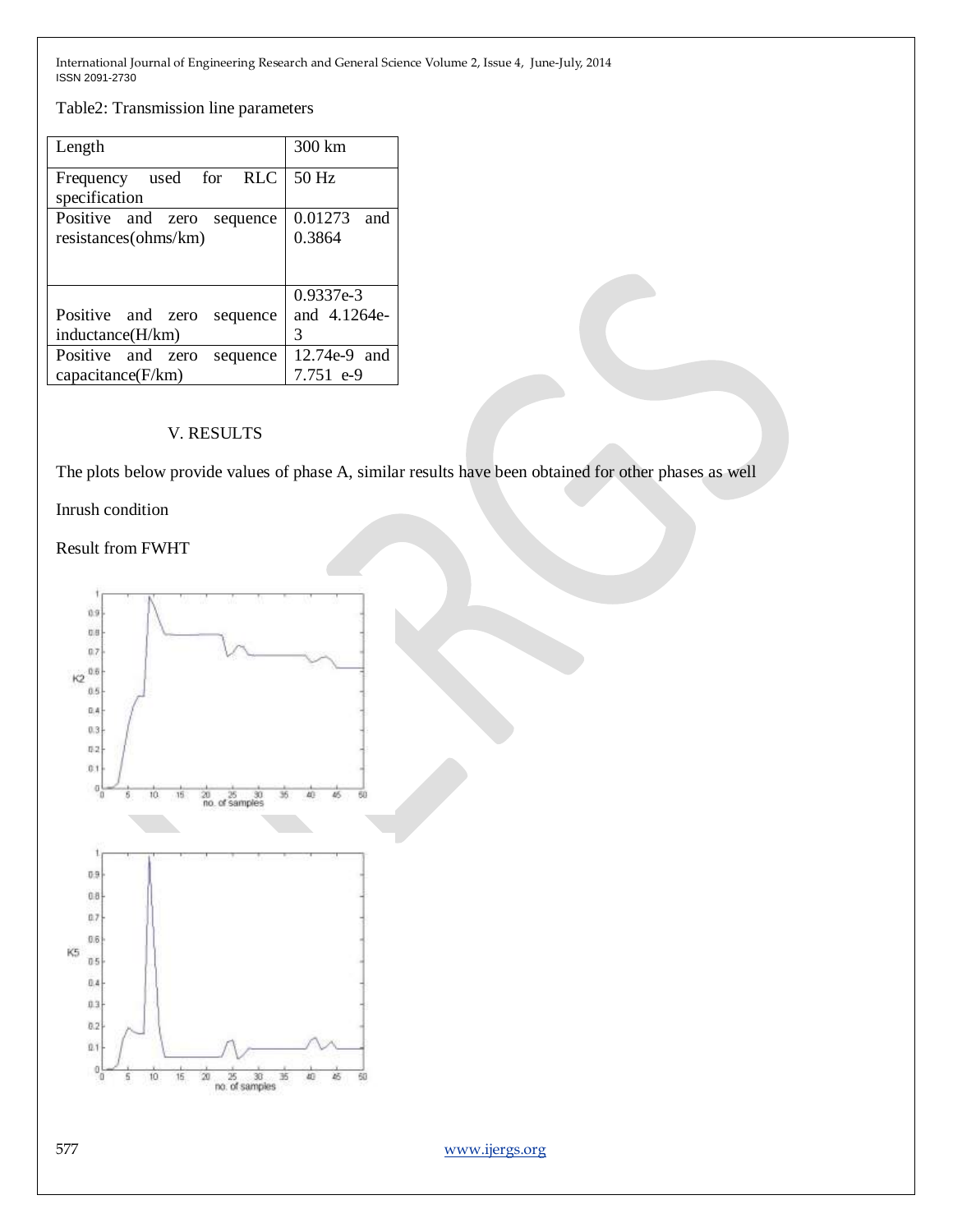#### Result from BPF

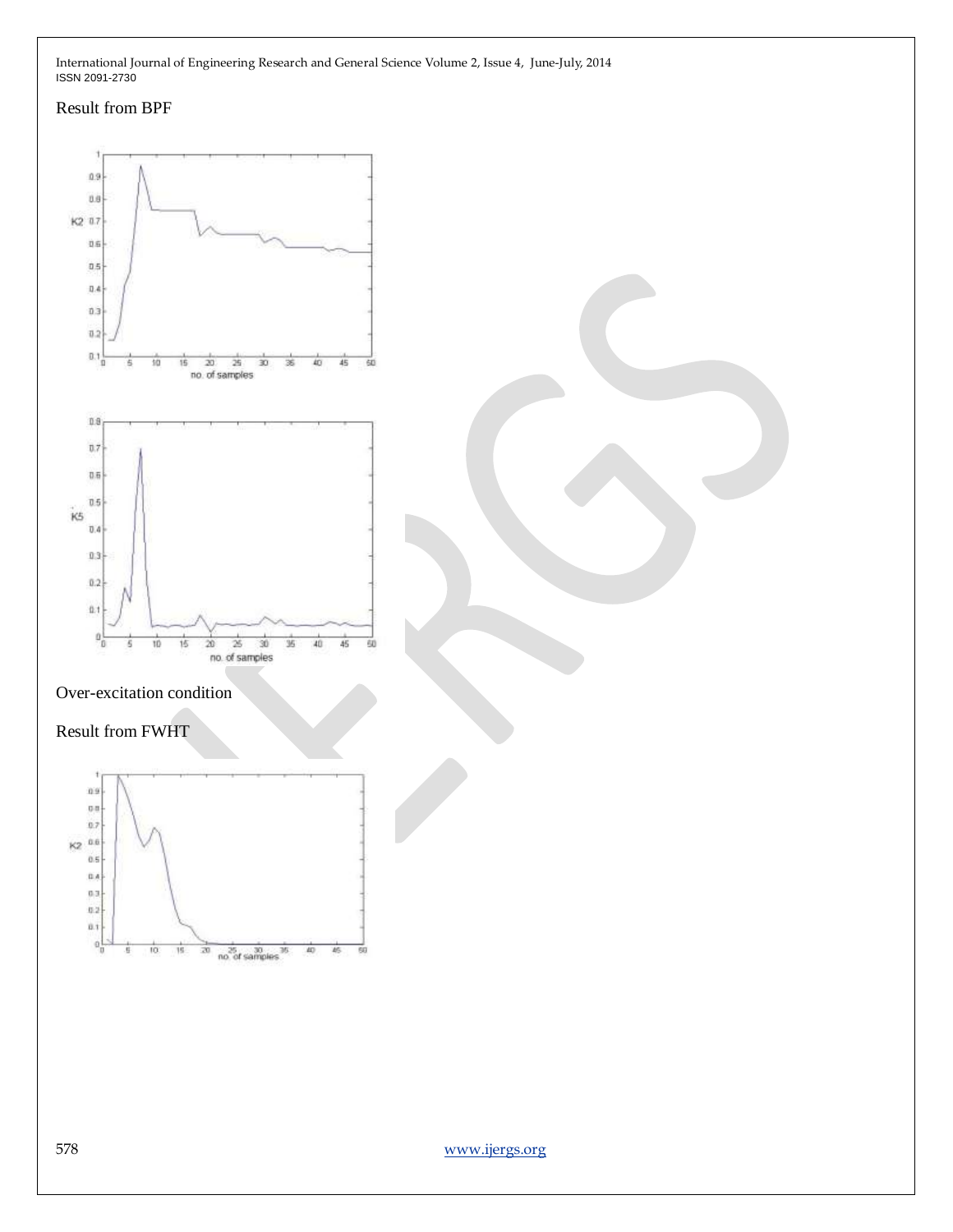





#### Internal fault condition

## Result from FWHT

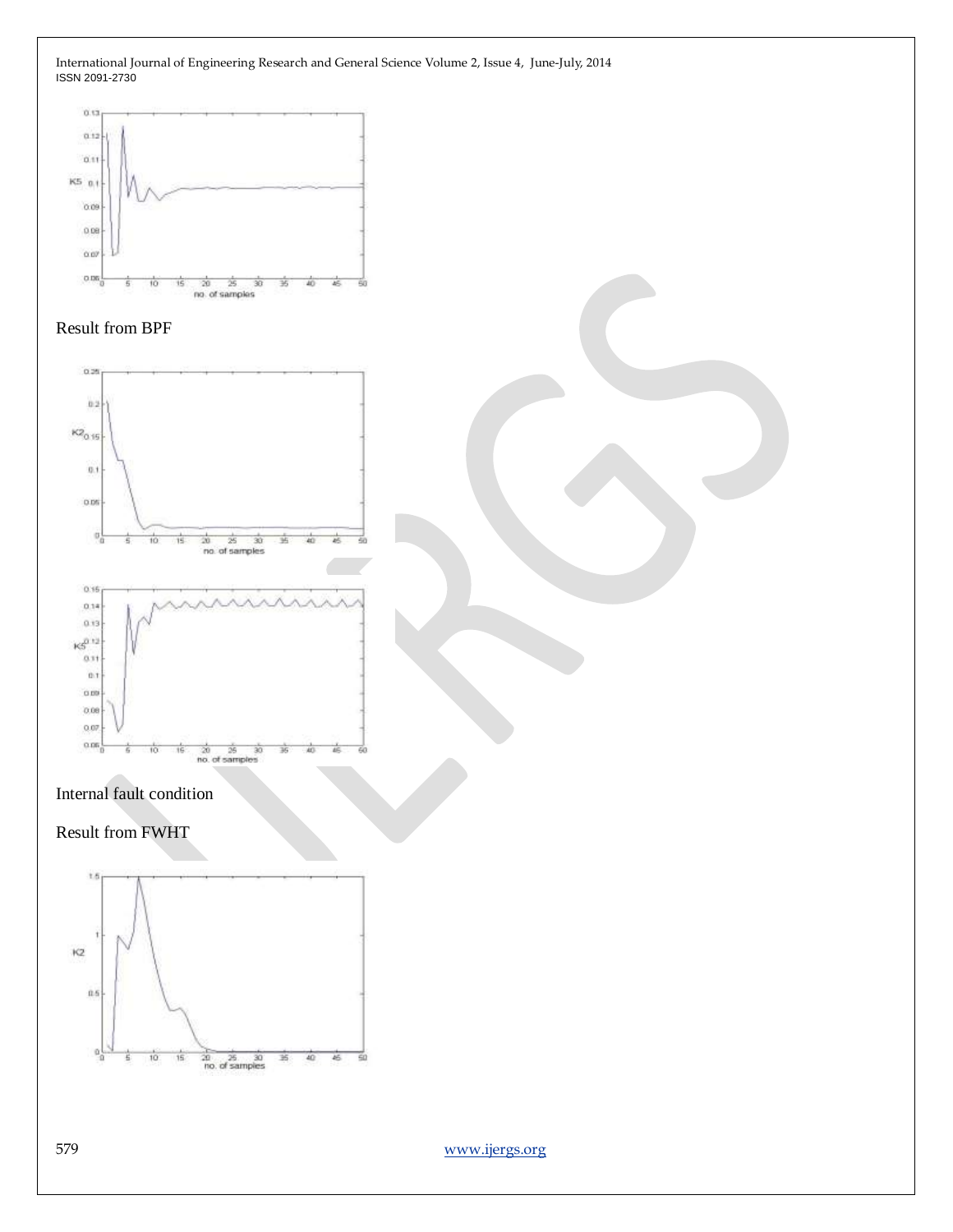



#### **VI. CONCLUSION**

The simulation results from MATLAB sim power system reveal that differential current is high in case of internal fault condition, inrush condition and over-excitation condition.

Fault conditions can be distinguished from non fault conditions within a cycle in both algorithms. In non fault conditions either K2 or K5 are above their respective threshold values, restraining trip action of protective relay. In internal fault condition, none of the indices are above the threshold value and tripping action takes place. Block pulse function requires less number of samples per cycle in comparison to walsh hadamard transform. It gives satisfactory result at sampling rate of 12 samples per cycle where as in case of walsh hadamard transform it is 16 samples per cycle.